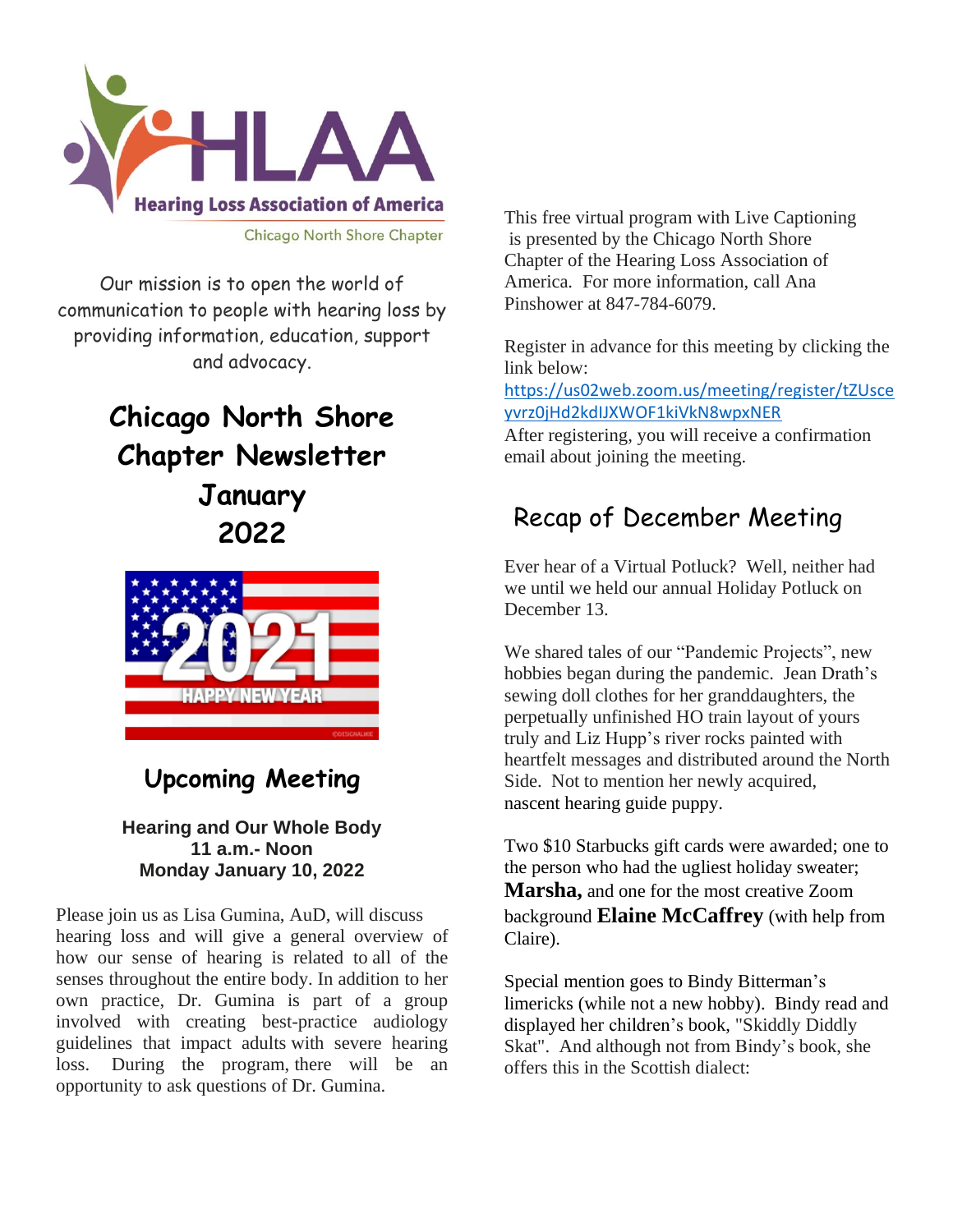O wad the pow'r the giftie 'ppear us To hear our friends as our friends hear us O wad the pow'r the giftie 'ppear us To hear our friends as our friends hear us

O wad the pow'r the giftie 'ppear us To hear our friends as our friends hear us To join a group, not sit aside To—just for once—let our brain glide Instead of working overtime

Thanks, Robbie Burns, I'll sign this: I'm Bindy Bitterman

## 2022 Chapter Sponsors

 **Premium Level (\$500 or more)** Margie Cox

 **Platinum Level (\$200 or more)** Sharon King Foundation

Elaine and John McCaffrey

**Gold Level (\$100 or more)** Mike and Jeanne Wehman

**Silver Level (\$50 or more)**

**Bronze Level (\$25 or more)**

We are very grateful to these Sponsors for their generosity and support of the HLAA Chicago North Shore Chapter.

**NOTE**: if your name or business is not listed correctly, please let us know.

Sponsor Application forms are included at the end of this newsletter. Please consider renewing or becoming a new sponsor of our Chapter.



# **New State Laws Taking Effect January 1**

- Minimum wage shall be \$12/hour this year (increasing to \$15/hour by 2025)
- Public Housing tenants may keep pets (two cats or one dog weighing less than 50 pounds)
- Purchased private vehicle sales tax increases
- College admissions not necessarily required to submit SAT or ACT scores
- Pharmacies must post a notice that consumers may request retail price information
- FOID (Firearm Owner Identification Card) and Concealed Carry Licenses processes streamlined
- Students may have up to five excused absences to attend to their mental health or behavioral health without providing a medical note
- State agencies and institutions are required to purchase Illinois and American flags that are made in the United States
- Schools are prohibited from discriminating against individuals on grounds of wearing natural or ethnic hairstyles, including dreadlocks, braids, twists and afros.
- Health authorities are prohibited from regulating or shutting down lemonade stands that are operated by children under the age of 16 (Hayli's Law).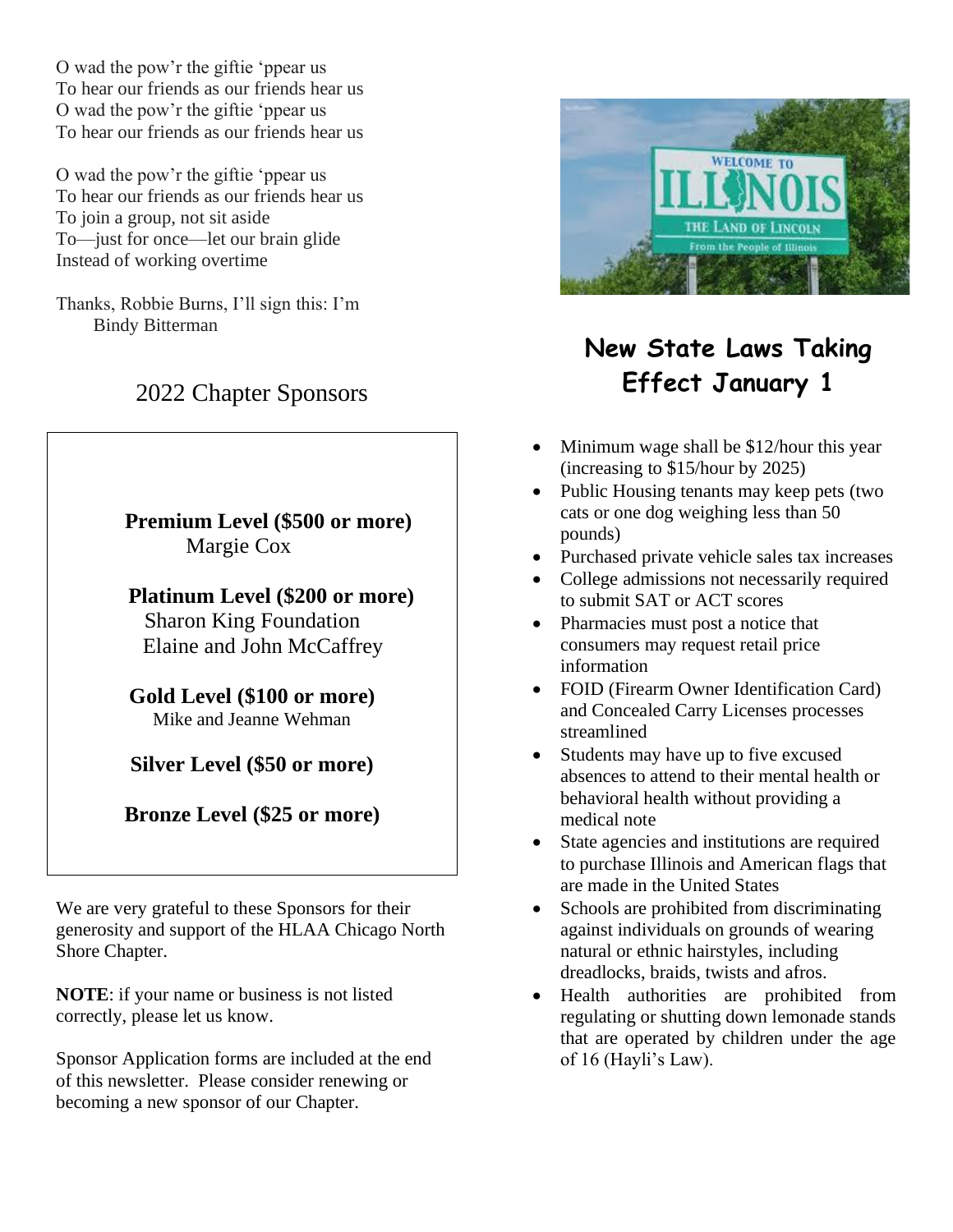Juneteenth (June 19) is an official state holiday commemorating the end of slavery in the US.

More detailed information regarding these and other state laws (totaling about 300 new laws) may be found at [https://www.ilga.gov.](https://www.ilga.gov/)

Some of the new laws might stand a chance to join a number of dumb laws still on the books in Illinois. Such as:

### **In Chicago, it's illegal to go fishing in your pajamas.**

**Or**



**It is illegal to mispronounce Joliet as "Jolly-ette."**

## **Social Security Changes**

Approximately 7 million Americans will see a 5.9 percent increase in their Social Security benefits and Supplemental Security Income (SSI) in 2022.

• SSI -  $$841$  (individual);  $$1,261$  (couple)

Alas, Medicare premiums will also rise

• Standard Medicare Part B premium will increase to \$170 per month.



The January 2 snowfall was the latest "first snowfall" in the Chicago area since data was first recorded in 1885.



**Zoom Hacks**

 We probably won't be abandoning Zoom anytime soon so here are some hints on improving your Zoom experience when it comes to decoding body language over Zoom.

Communicating in the virtual environment makes it harder to recognize crucial signals from others. By knowing what expressions and features to look for, it can become easier to recognize and respond to nonverbal communication.

### **Observe clues to detect comprehension.**

If people "get" what you're saying, they'll normally begin nodding as a signal that they understand. Alternatively, watch others' faces to recognize signs of confusion. When you provide a new concept, pay close attention to people.

#### **Recognize when others want to speak.**

People use a range of gestures when they want to ask a question. Some may hold their breath, raise their shoulders high, inhale sharply, or furrow their eyebrows. (*ed. note*: As to our Chapter meetings, we started out raising our hand, either physically or using the chat function).

### **Check for commitment.**

Often, at any sort of meeting, you may need people to commit to a course of action. If so, you must be able to spot body language that reveals a lack of commitment. Watch for "truth slips." This is when people say "yes" while their body language contradicts it. Truth slips are evident when their heads nod or shake in a motion opposite of their words.

Source: Martin Brooks, Fast Company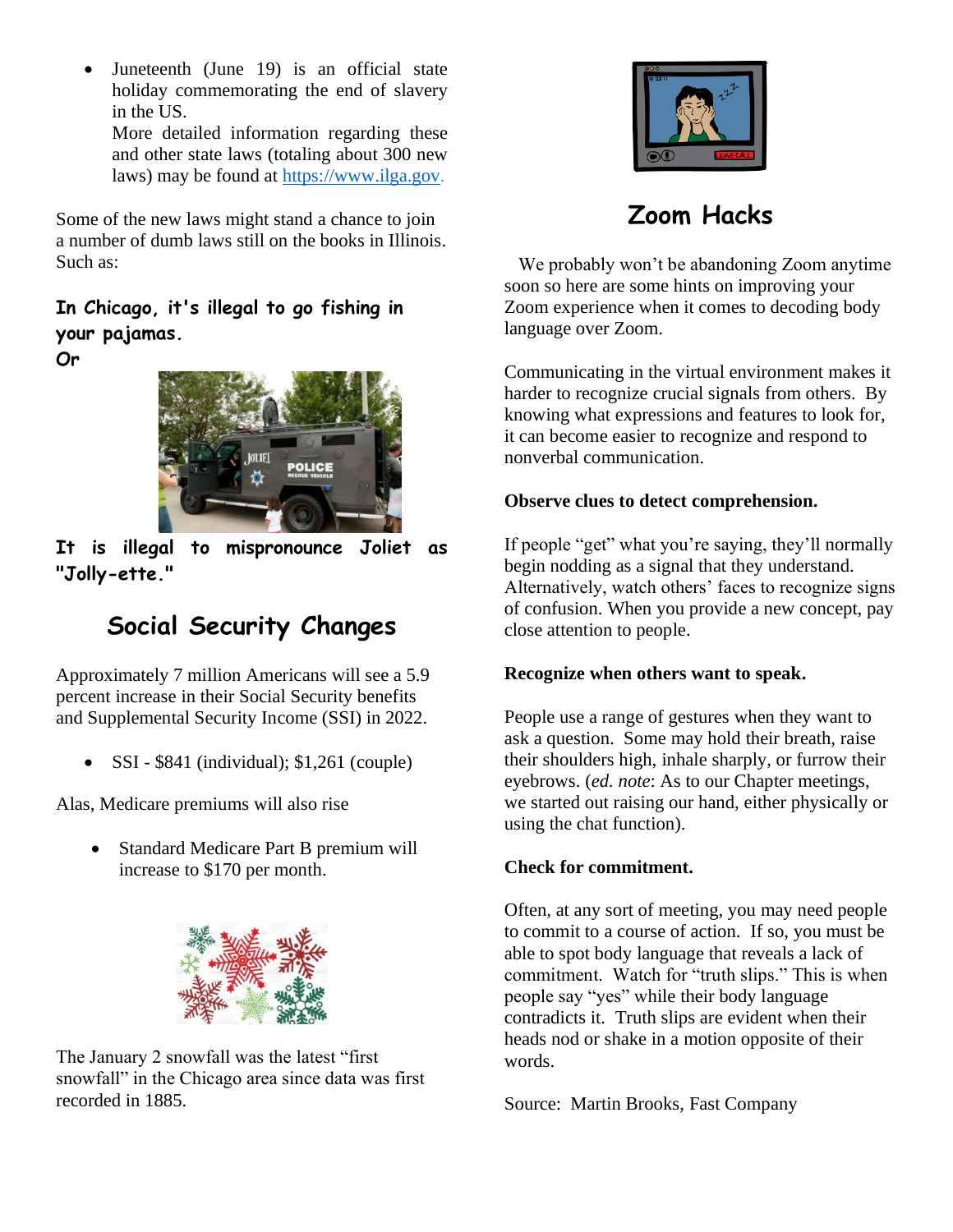



Movie Reviews

### **Marvel Studio's film, "Eternals" will feature the first Deaf Superhero**

*Eternals* is an epic-scale Marvel Cinematic Universe (MCU) adventure directed by Oscarwinning writer-director [Chloé](https://www.commonsensemedia.org/search/Chlo%C3%A9%20Zhao) Zhao. It focuses on a team of ancient aliens who emerge after the events of *[Avengers: Endgame](https://www.commonsensemedia.org/movie-reviews/avengers-endgame)* to battle the monstrous Deviants they thought they had defeated long ago.

This is one of the MCU's most diverse outings; it features the franchise's first deaf character and first openly gay hero. It's also arguably the MCU's most mature and character-driven film to date. It has themes of sacrifice, unconditional love, and teamwork.

### **Documentary "We Hear You" Shines a Light on the Hearing Loss Experience**

This is a groundbreaking 1-hour documentary about hearing loss, the invisible disability that impacts 466 million people worldwide. Created and produced by people with hearing loss, *We Hear You* tells the story of 4 women battling the stigmas and challenges of hearing loss. The documentary was conceived, filmed and directed across two continents, all during the COVID-19 pandemic. A labor of love and advocacy.

While not currently in theaters, these movies are available from a number of streaming outlets.

The 2021 Walk4Hearing here in Chicago was done live and on the Chicago lakefront. Our Chapter donated a raffle prize as well as a \$300 sponsorship. Overall nationally nearly 5000 walkers, both physically and "online", raised an incredible \$1.1 million for HLAA and local Chapters to bring attention to hearing health and provide support and resources for people living with hearing loss nationwide.

While our Chapter's share is not yet known, results may be announced as early as March 2022.



Early Bird HLAA 2022 Convention Registration is OPEN!



*Note: HLAA requires all attendees to be fully vaccinated against COVID-19. For more information visit HLAA's [Vaccination Requirement page.](https://www.hearingloss.org/programs-events/convention/hlaa-2022-convention-vaccination-requirements/)*

**Editors' note: We frequently publish website links to further information related to newsletter articles. If you have a problem with a link, please let us know and we will attempt to provide a printed copy of the reference.**

**Mike Wehman** *mikewehman@outlook.com* **Liz Hupp** *Liz@Hupp.com*

**The Chicago North Chicago HLAA Chapter does not endorse specific products or organizations.**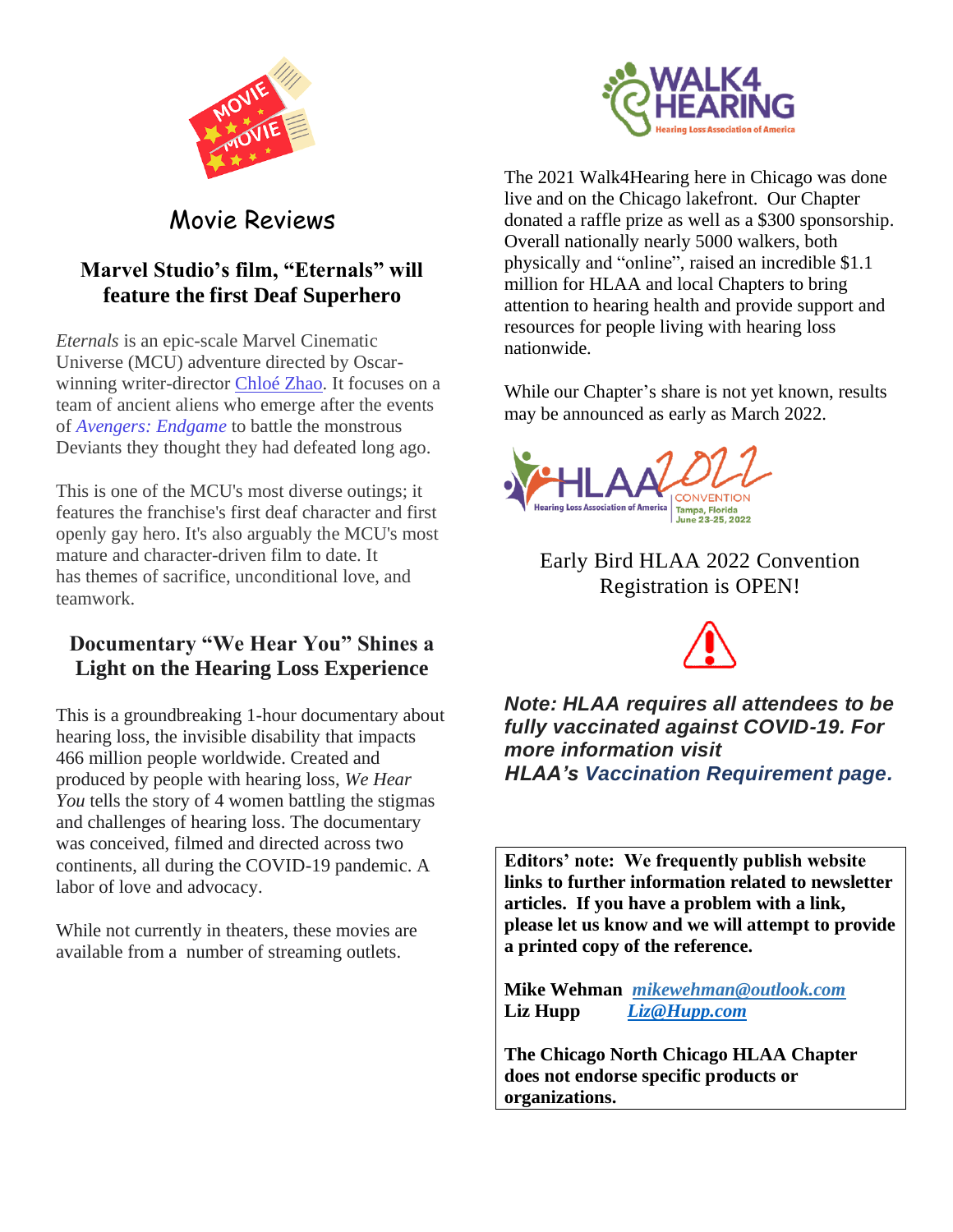

We are sad to report that John McCaffrey, husband of Elaine McCaffrey and longtime member of the Chicago North Shore Chapter of HLAA, passed away on Tuesday, January 4. Funeral arrangements are pending but we wish to extend condolences to Elaine and family.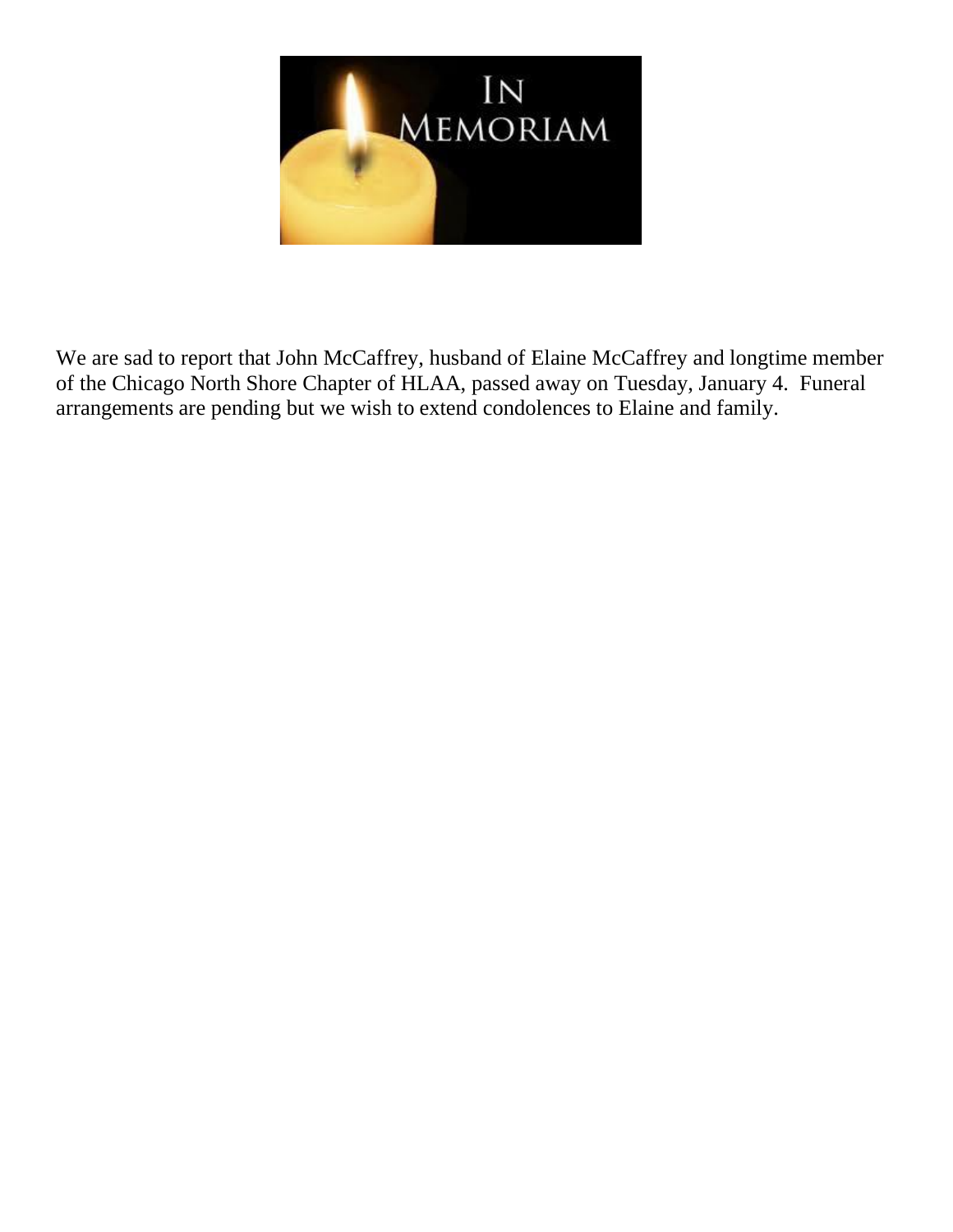#### **HLAA CHAPTER SPONSORSHIP FORM**

The HLAA Chicago North Shore Chapter 2022 Sponsorship Program term will begin January 1, 2022. Businesses, organizations, and people who want to support our Chapter can have the name of their business, organization, and/or their name(s) listed in our Chapter's newsletter through December 2022, in a special column in our Chapter's newsletter. We are inviting you to become a Sponsor. View the Sponsor's Column in our Chapter's newsletter which is generally on the first page. To become a Sponsor select from the following levels of participation:

> Premium Level (\$500 or more) Platinum Level (\$200 or More) Gold Level (\$100 or More) Silver Level (\$50 or More) Bronze Level (\$25 or More)

As a not-for-profit 501(c)(3), our Sponsorship Program helps pay for live captioning and assistive technology both for virtual and in-person meetings, supports our advocacy for people with hearing loss, and other basic expenses of our Chapter. To become a Sponsor, please fill out the form below and return it, with your check made payable to the HLAA Chicago North Shore Chapter, and mail to HLAA Chicago North Shore Chapter, P. O. Box #406, Glenview, IL 60025.

We currently are meeting virtually. We cannot speech read when others wear face masks.

|                             | Please print clearly                                                                                                                                                                                      |
|-----------------------------|-----------------------------------------------------------------------------------------------------------------------------------------------------------------------------------------------------------|
|                             | Name of the Business, Organization or Individual as you would like it to appear in our newsletter                                                                                                         |
|                             | Individual(s) or Name(s) affiliated with Business or Organization to also be included                                                                                                                     |
| <b>Contact Information:</b> |                                                                                                                                                                                                           |
|                             | Indicate Level of Sponsorship: __ Premium Level (\$500 or more)<br>Platinum Level (\$200 or more)<br>__ Gold Level (\$100 or more)<br>Silver Level (\$50 or more)<br>$\qquad$ Bronze Level (\$25 or more) |
|                             | Enclosed find check for \$___________ payable to <b>HLAA Chicago North Shore Chapter</b>                                                                                                                  |

Thank you for your consideration and support! ~